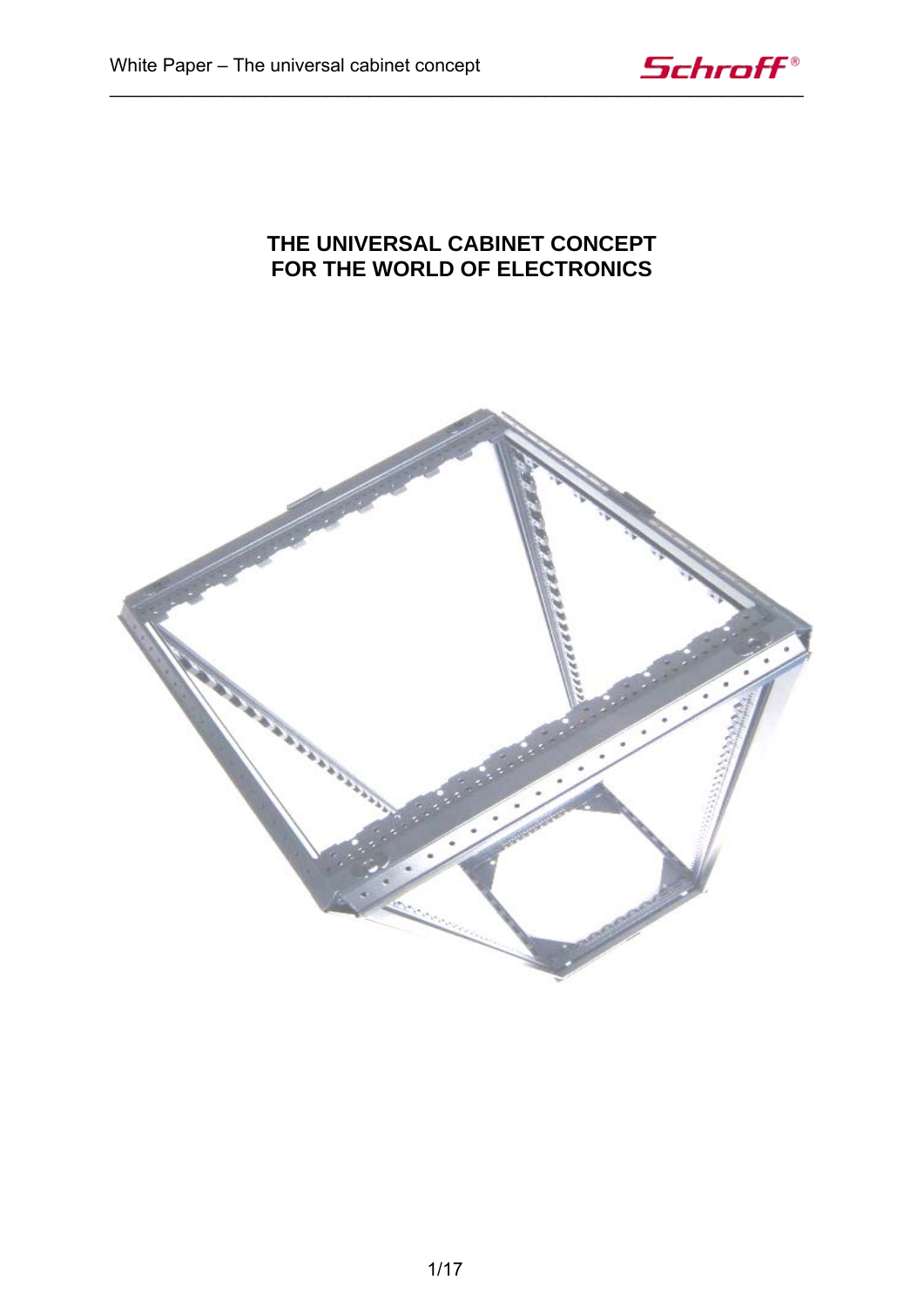

# **Contents**

|                                                                              | 3 |
|------------------------------------------------------------------------------|---|
|                                                                              |   |
|                                                                              |   |
|                                                                              |   |
|                                                                              |   |
|                                                                              |   |
| 4. CLIMATIC, MECHANICAL TEST AND<br>SAFETY ASPECTS ACCORDING TO IEC 61587-1, |   |
|                                                                              |   |
|                                                                              |   |
|                                                                              |   |
|                                                                              |   |
|                                                                              |   |
|                                                                              |   |
|                                                                              |   |
|                                                                              |   |
|                                                                              |   |
|                                                                              |   |
|                                                                              |   |
|                                                                              |   |
|                                                                              |   |
| 10. SCHROFF CORPORATE PICTURE, ABOUT THE AUTHOR 17                           |   |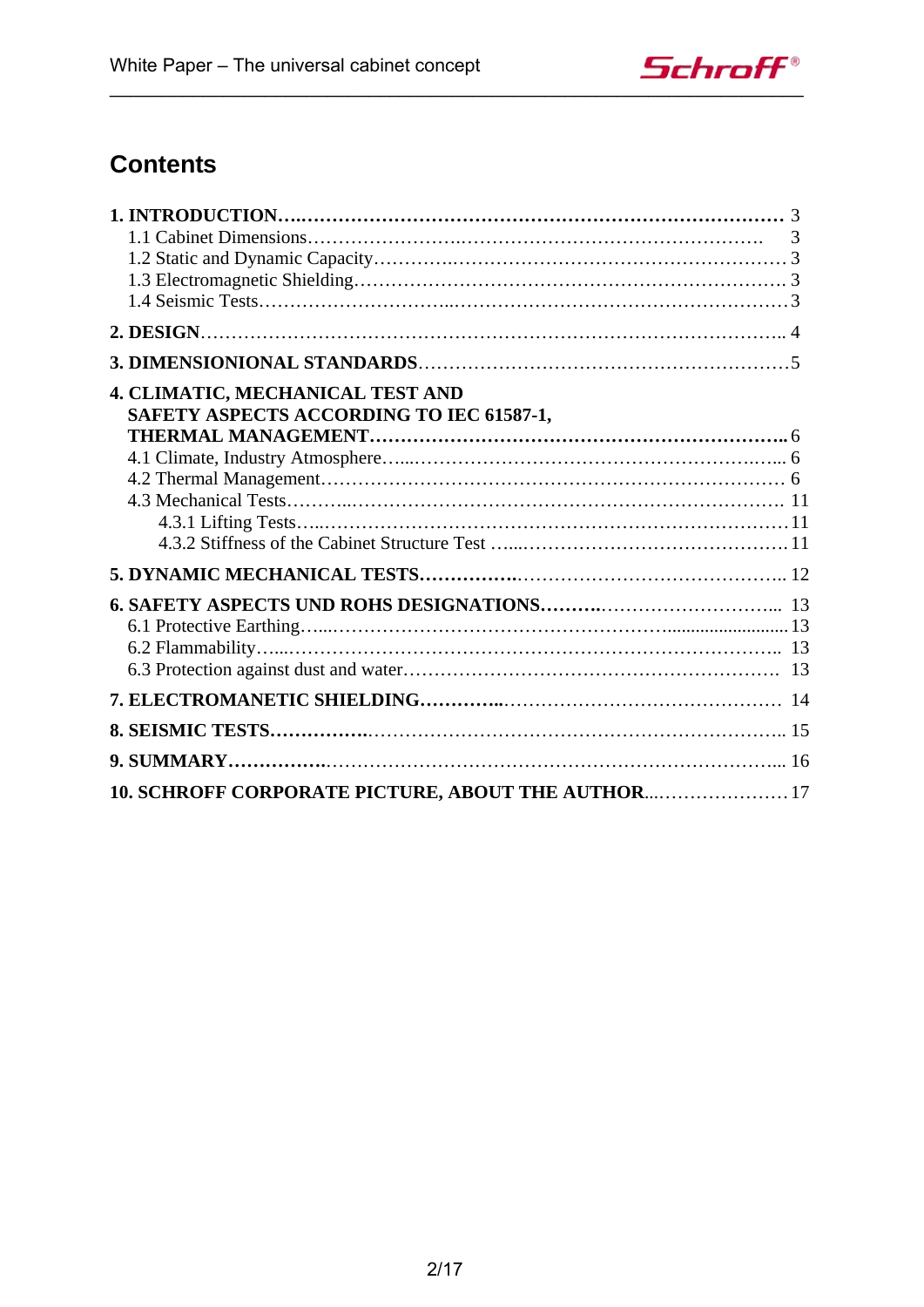

# **1. INTRODUCTION**

With a universal cabinet concept one can understand the modular compatibility and cabinet accessories for rack mounting according to international standards (IEC). In contrast to simple construction for constrained standards, a global concept must offer a selection for users with specific configurations from of the modular assembly system. These characteristics significantly influence the logistics, like the timely implementation of projects.

The latest development of electronics in conjunction with stronger regulations regarding universal compatibility, places higher demands on the materials, the efficiency of the electronic and mechanical protection functions, and the thermal management, like the mechanical robustness regarding shock, vibration, and seismic applications.

### **1.1 Cabinet Dimensions:**

- What components should be integrated into the cabinet?
- 19" or metric?
- Is room for cabling needed?

### **1.2 Static and Dynamic Capability:**

- How much of a load can the cabinet hold while stationary?
- Can the cabinet be moved or pushed after the integration?
- Is there a different dynamic capability during the transportation of the cabinet to its installation location?
- Is the cabinet shock and vibration influence set out? For example…
	- in the vicinity of a rotating machine?
	- near a railway or street signal?
	- on a ship?

### **1.3 Electromagnetic Shielding:**

- Is shielding of the equipment necessary?
- What are the critical interference frequencies?
- How high should the shielding be?

### **1.4 Seismic Tests:**

- Is the installation location in a seismic zone?
- For which seismic zone should the cabinet be designed?
- What is the highest static load?

These specifications and essential test procedures will be described in the following

pages to specify the development of a cabinet. The above specifications will be clarified in relation to electronic cabinet platform VARISTAR from Schroff.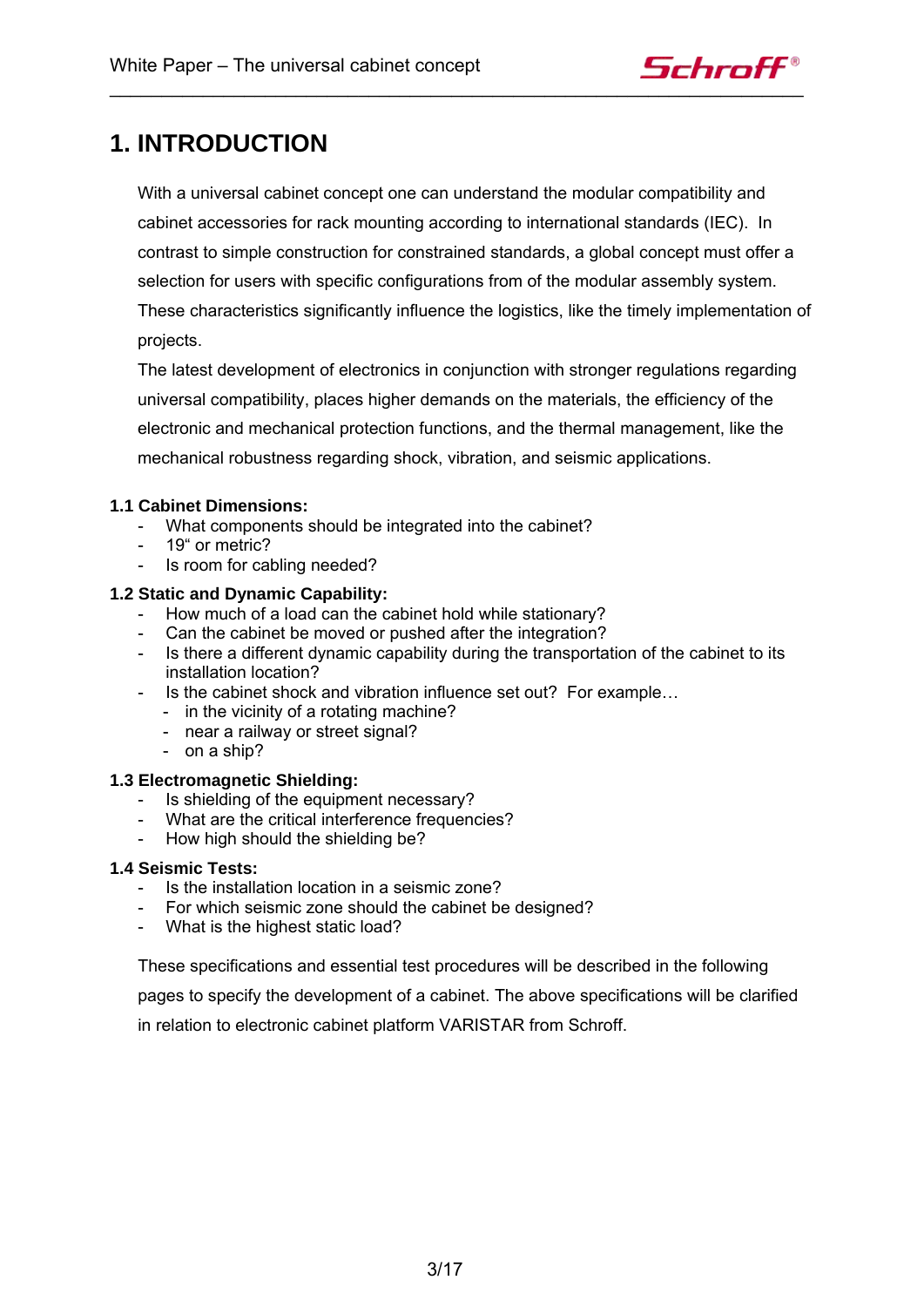

## **2. DESIGN**

## **Meander Profile**

Varistar is based on welded frame constructed from closed section rolled steel profiles.



Two profiles with different sections are for two important requirements:

**SLIM-LINE** is the smaller profile and is used for frames that fall under the IEC 61587-1 with load to 400 kg. SLIM-LINE frames offer the maximum internal width so 19" components according to IEC 60297-3-100\*, and "hard metric" IEC 60917-2-2 and respectively ETS 3001 119-2/ 3 can be placed within the frame.



**HEAVY-DUTY** is the larger profile and can withstand heavier loads. The higher stiffness follows the definition in IEC 61587-1 with load to 800 kg. With the same outer measurements as the SLIM-LINE, the inner width is smaller and therefore intended for the use of 19" components according to IEC 60297-3-100\* only.

\* IEC 60297-3-100 the projected replacement for IEC 60297-1 and IEC 60297-2.

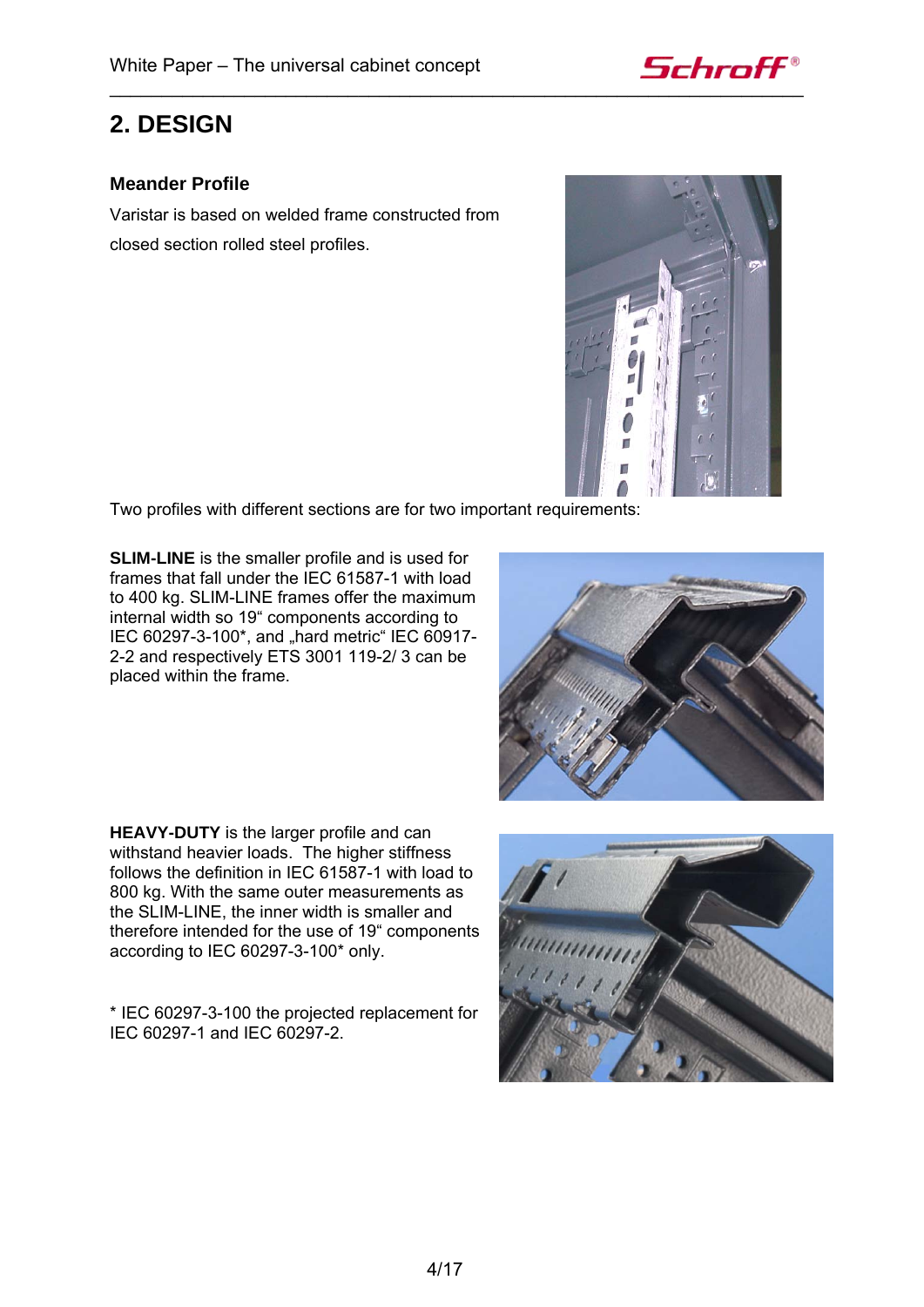

# **3. DIMENSIONIONAL STANDARDS**

Three defined dimensions for the cabinet:

- **IEC 60297-3-100** (19 inch Standard)
- **IEC 60917-2-2** (25mm metric Standard)

**ETS 300 119-2/-3** (European Telecommunication Standard)

With the same outer measurements the HEAVY-DUTY and SLIM-LINE cabinets are differentiated by their internal clearance widths and by their accessories.





Front view dimensions are defined.

(Missing dimensions are detailed in the above quoted standards)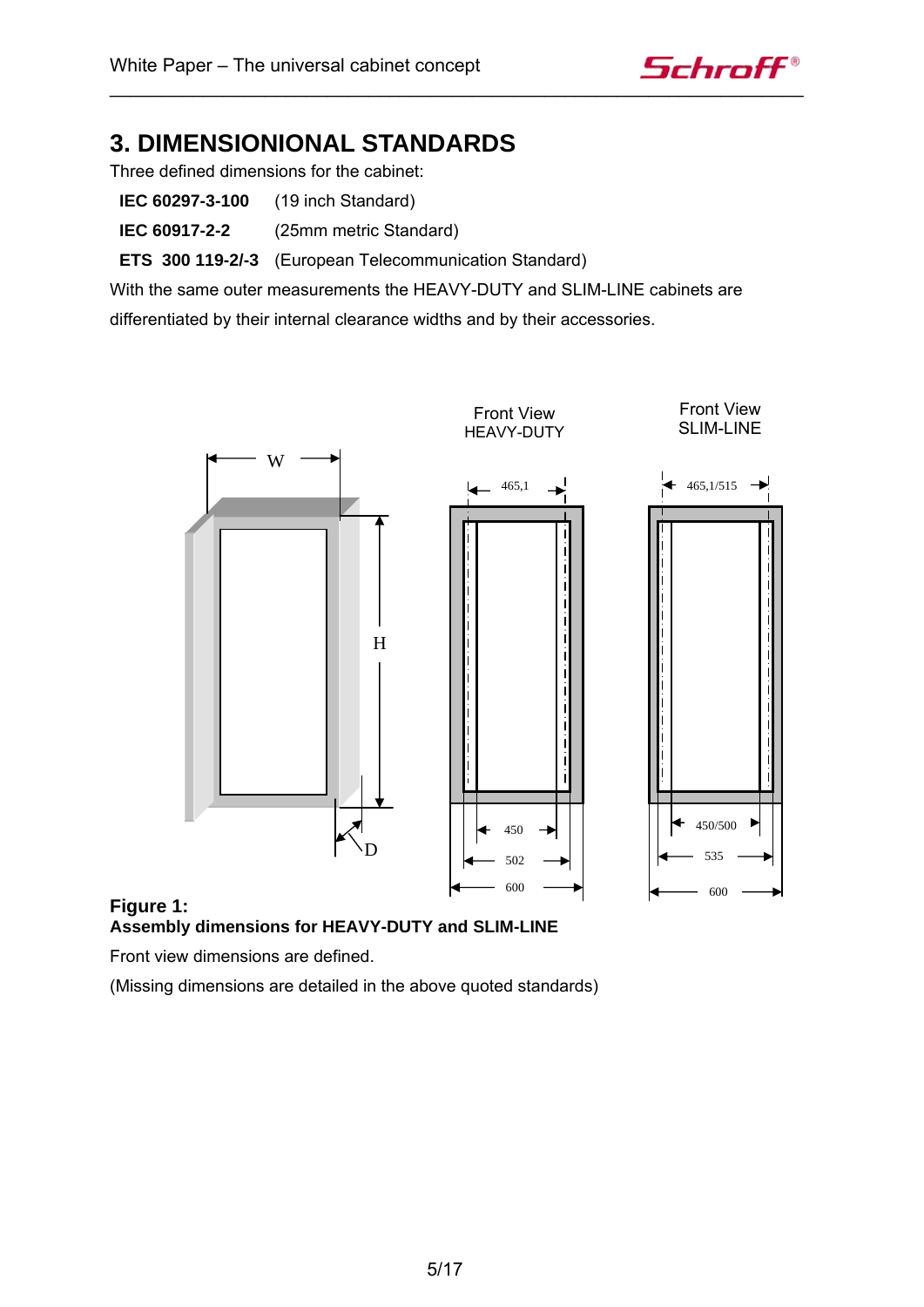

# **4. CLIMATIC, MECHANICAL TESTS AND SAFETY ASPECTS ACCORDING TO IEC 61587-1, THERMAL MANAGEMENT**

## **4.1 Climate, Industry Atmosphere**

The goal of the climatic tests is for safeguarding the reliable serviceability of the cabinets in their operating environment.

The construction elements of VARISTAR follow the classification requirements C 3 and A 3 according to IEC 61587-1:

- C 3: Temperature range -40°C to +85°C
- A 3: Heavy concentration of harmful substances 25 cm<sup>3</sup>/m<sup>3</sup> SO<sub>2</sub>, 15 cm<sup>3</sup>/m<sup>3</sup> H<sub>2</sub>S, 5% **NaCl**

### **4.2 Thermal Management**

The most frequent reason for operating failures in electronic devices built into cabinets is thermal overload. In project design components must be near an open area, and cabling is respected by the dimension of convenient cooling measures. Inner temperatures and outer temperature required for the planning of open rooms with adequate cooling throughout regardless of the important parameters such as power dissipation. If the open room is too small then the attainment of required air volumes with high air speeds is necessary to cool, which could create objectionably high noises. For this it is advisable to operate according to IEC 62454. After this it is possible to choose the most practical system for the allowed inner temperatures of the devices.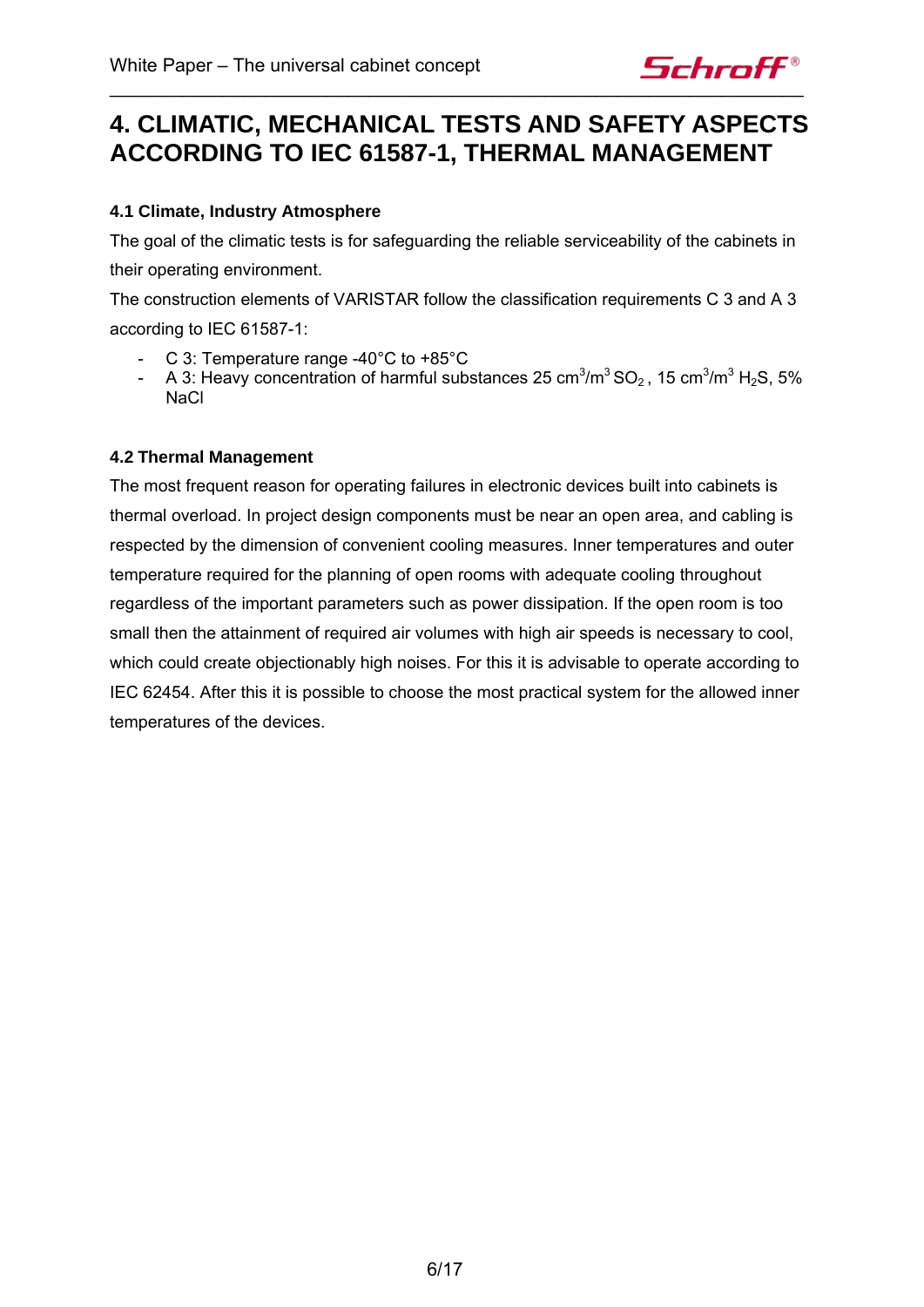

## **Cooling Concept Overview**

| Description                                             | Passive Cooling, Thermal<br>Raidiance | Passive Cooling<br>Free Convection                        | Active Cooling with<br>Air                | Active Cooling with<br>Air | Active Cooling with<br>Aid | Active Cooling with Aid | Active Cooling with<br>Water (closed<br>system)  |
|---------------------------------------------------------|---------------------------------------|-----------------------------------------------------------|-------------------------------------------|----------------------------|----------------------------|-------------------------|--------------------------------------------------|
| Cooling<br>Concept                                      |                                       |                                                           |                                           |                            |                            |                         |                                                  |
| Product                                                 | <b>Closed Cabinet</b>                 | <b>Perferated Doors</b><br>-Air slots<br>Raised Top Cover | 19" blower units<br>- top cover with fans | Filter Fan                 | Air/Air Heat<br>Exchanger  | <b>Climate Device</b>   | Air/Water Heat<br>Exchanger<br>(Varistar LHX 20) |
| Protection type                                         | $\ge$ IP 20                           | $\ge$ IP 20                                               | $\ge$ IP 20                               | $\leq$ IP 54               | $\ge$ IP 54                | $\ge$ IP 54             | $\ge$ IP 54                                      |
| Noise Level                                             | $\mathbf 0$                           | $\mathbf 0$                                               | 3467dB(A)                                 | 3971dB(A)                  | 5575dB(A)                  | 6081dB(A)               | 5060dB(A)                                        |
| Environmental<br>Conditions                             | $Ti > T_A$                            | $Ti > T_A$                                                | $Ti > T_A$                                | $Ti > T_A$                 | Ti > T <sub>u</sub>        | $Ti \leq 35^{\circ}$ C  | Ti ≥20 $^{\circ}$ C                              |
| Location                                                | Office or Industry                    | Office or Industry                                        | Office or Industry                        | Industry                   | Industry                   | Industry                | Office or Industry                               |
| approx. Cooling<br>Capacity #                           | < 500 W                               | 500 W  1000 W                                             | < 2000 W                                  | < 1500 W                   | < 2000 W                   | ≤3000W                  | $\leq$ 20000 W                                   |
| Ti = Cabinet Temperature<br>$T_A$ = Ambient Temperature |                                       |                                                           |                                           |                            |                            |                         |                                                  |

### **Passive Cooling**

The passive cooling of a cabinet is based merely on the radiation from the surfaces in the environment. As a result a temperature grade for inner and outer temperatures must always be present. The radiating surfaces can be calculated with the rule of thumb 5W per  $m^2$  per k (∆ T), under the assumption that the warm air inside is evenly distributed. Therefore, a cabinet 2m high, 600 mm wide and 600 mm deep (approx.  $5m^2$  effective surface) can be calculated to have a  $\Delta T$  of 10k (T<sub>i</sub>zu T<sub>A)</sub> with a heat emission of approx. 250 W (5 x 5 x 10).

### **Active Cooling**

With active cooling with fans the air volume is critical according to the dimensions of the air passages and the air volume over the devices. This allows the necessary air volume to get to the components and not to exceed the prescribed noise level. As a rule of thumb, with an air volume of 3.3 m<sup>3</sup>/h the temperature at a power dissipation loss of 1W increases by 1k. So with a power dissipation of 1000W and a temperature increase of 10°k an air volume of 3.3 x 1000/10 = 330  $m^3/h$  is necessary.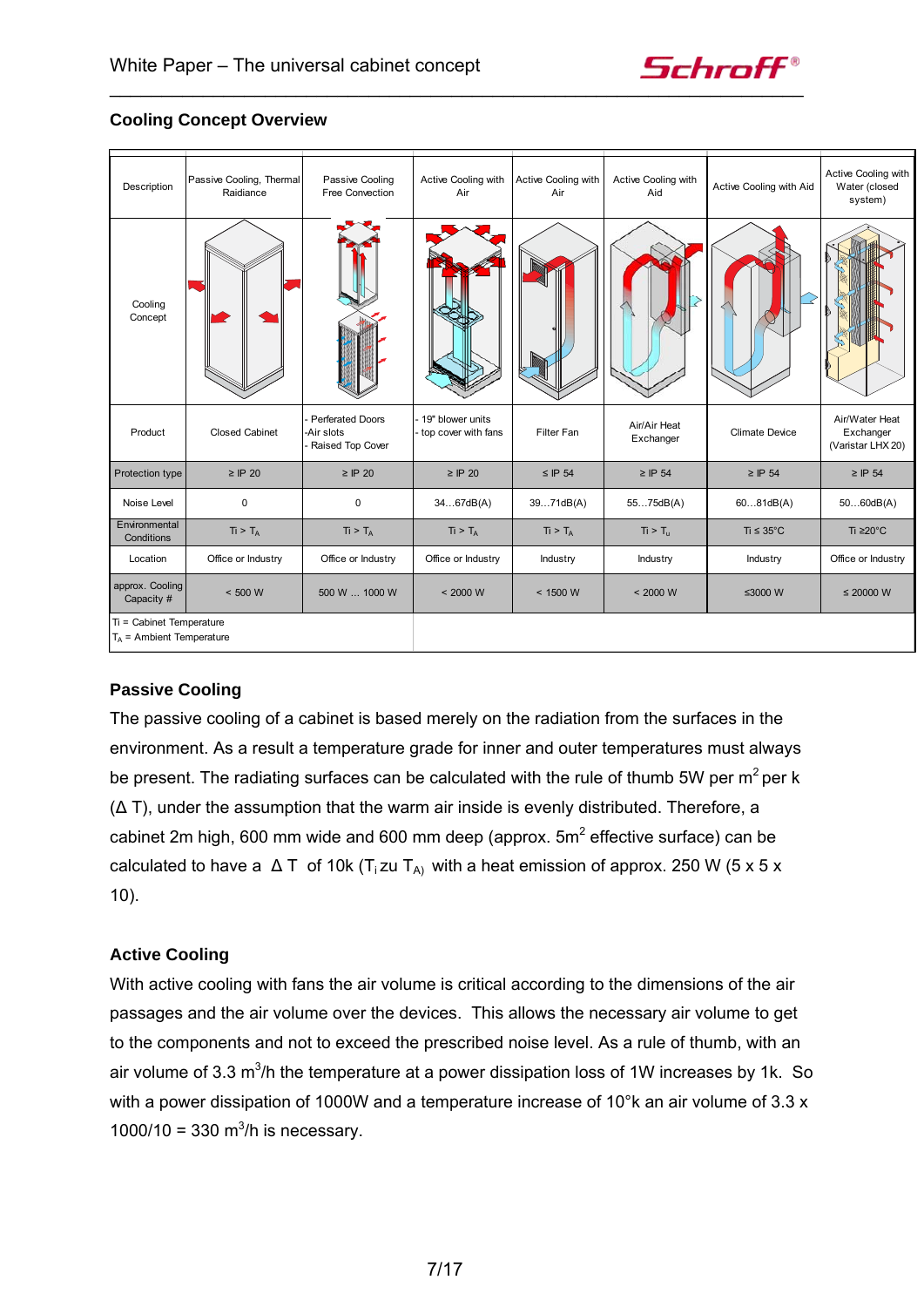

### **Active Cooling with Aid**

With active cooling which is supported by heat exchangers or climate control units the air volume has to be calculated for the particular equipment. After that the performance value of the equipment is entered, whereby the temperature rise of the equipment is calculated. When in the previous example a compressor driven cooling unit is used, the cooling performance depends on the corresponding internal temperature in relation to the outer temperature, which to DIN 3168 is given as  $\Delta T_i$  to  $T_A$  of 35° C to 35° C and 35° C to 50° C. Therefore with the use of a cooling unit with 1000W cooling performance (specified at  $T_A$ = 50º C) the cooling temperature of the installed equipment is a constant 35º C.

### **Active Cooling with Water according to IEC 62454**

Level I- Cabinet levels in IEC 62454 describes framework conditions and details calculated examples for applications with Air/Water Heat exchangers that are assembled in either in the base or on the side of the cabinet. These options allow the air/water heat exchanger to generate two basic air flow possibilities: vertical or horizontal.

With vertical air flow the air circulates over the Cabinet height. The heat exchanger sits in the bottom of the cabinet and ducts the cold air from the front through the integrated components to the back where the air is ducted back over fans in individual subracks or fans in a heat exchanger. With horizontal airflow the cold air circulated over the total cabinet height from front to the back through the integrated components. The heat exchanger is positioned on the side in this case.

Regardless of which solution one chooses (base or side assembly), the operator can determine either with the help of a diagram or the calculation from formulas for the application of necessary footprints. The defined dimensions of the integrated components are 400mm in depth and 600mm in cabinet width.

The benchmark for the calculation of necessary cabinet depths is the ∆T between the inside of the cabinet and the ambient temperature in Kelvin as well as the expected cooling capacity, Q, in kW.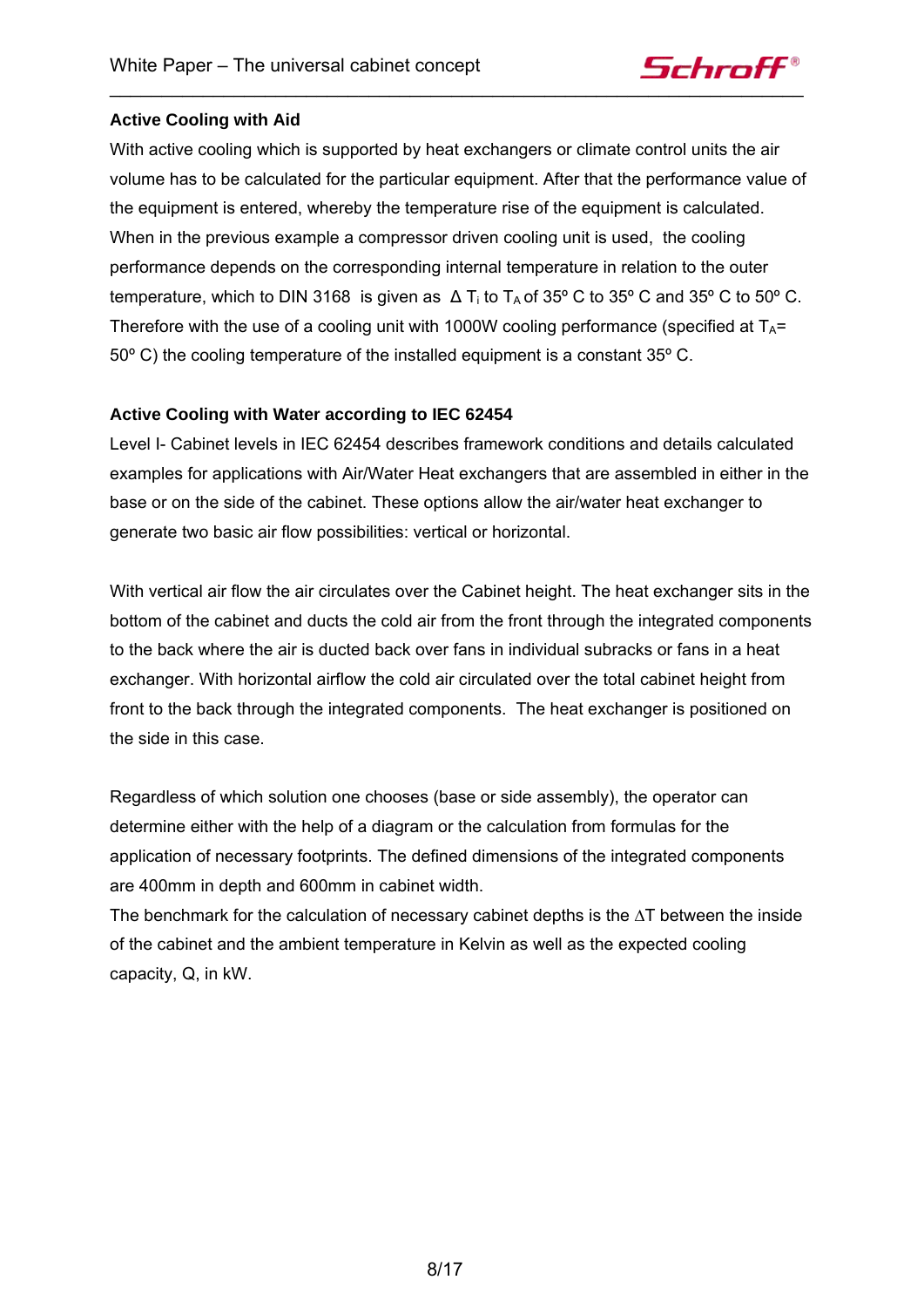

## **Figure 2:**



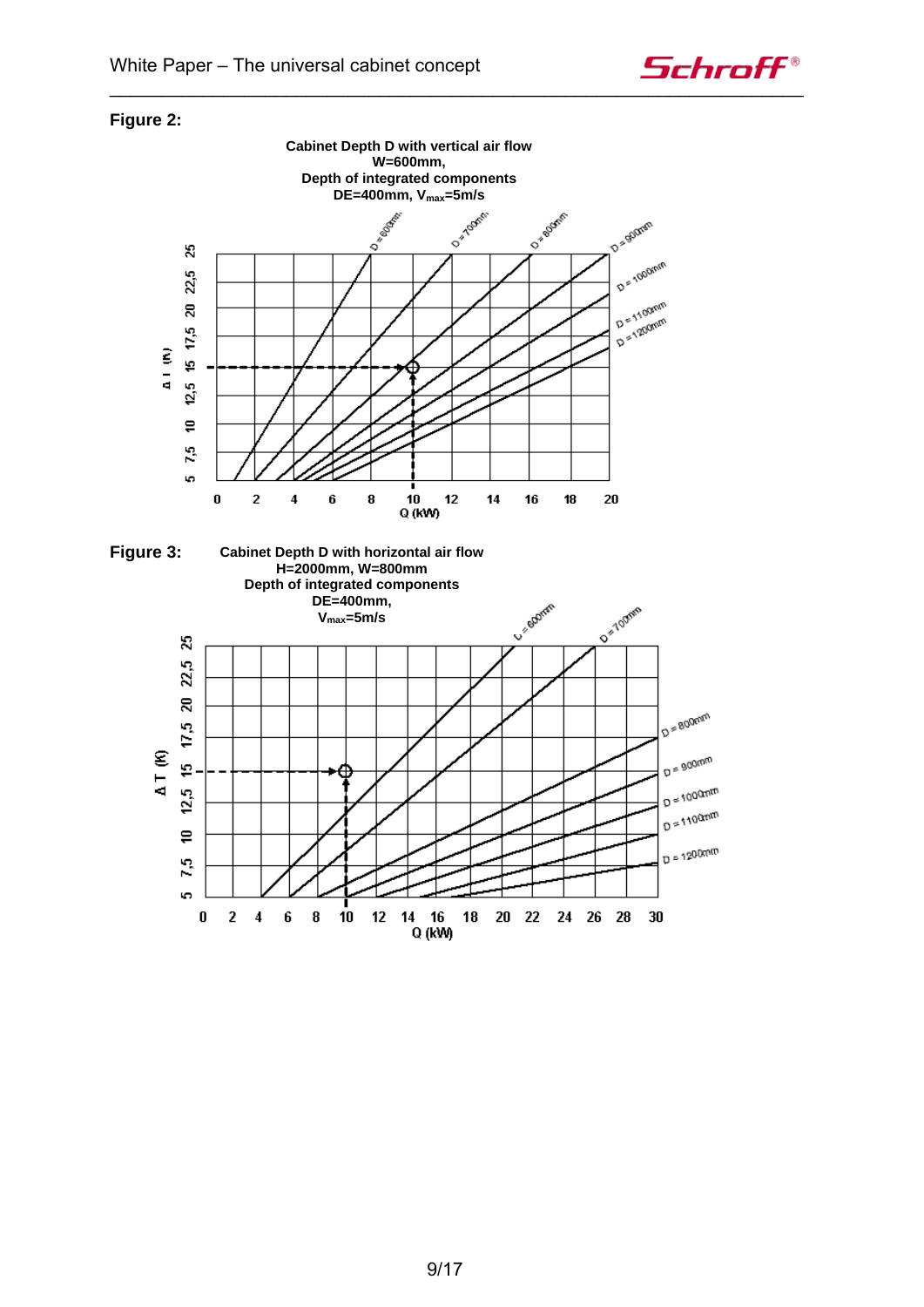

A cabinet with horizontal air flow, in comparison to a vertical air flow, needs a smaller depth when all other measurements are equal. Therefore regardless of higher cooling capacities a small footprint can still be obtained.





Schroff developed a complete cabinet cooling concept, VARISTAR LHX 20 that is totally independent of the room. The system is installed with a cooling capacity of up to 20kW. The Air/Water Heat Exchanger is a complete unit that can be inserted on either the left or the right side of the cabinet and has horizontal air flow. Therefore, the entire height of the 19" section (42U) of the cabinet is usable. The heat exchanger resides as a closed air circuit in the cabinet and can handle an air volume of up to 3000  $m^3/h$ . Air circuit elements and six fans on the side of the cabinet ensure that the cabinet is evenly cooled throughout all of the integrated components. Cold water runs through an external water circuit and through the heat exchanger where it is warmed and then flows back to the chiller. Here the water is cooled back to the desired temperature.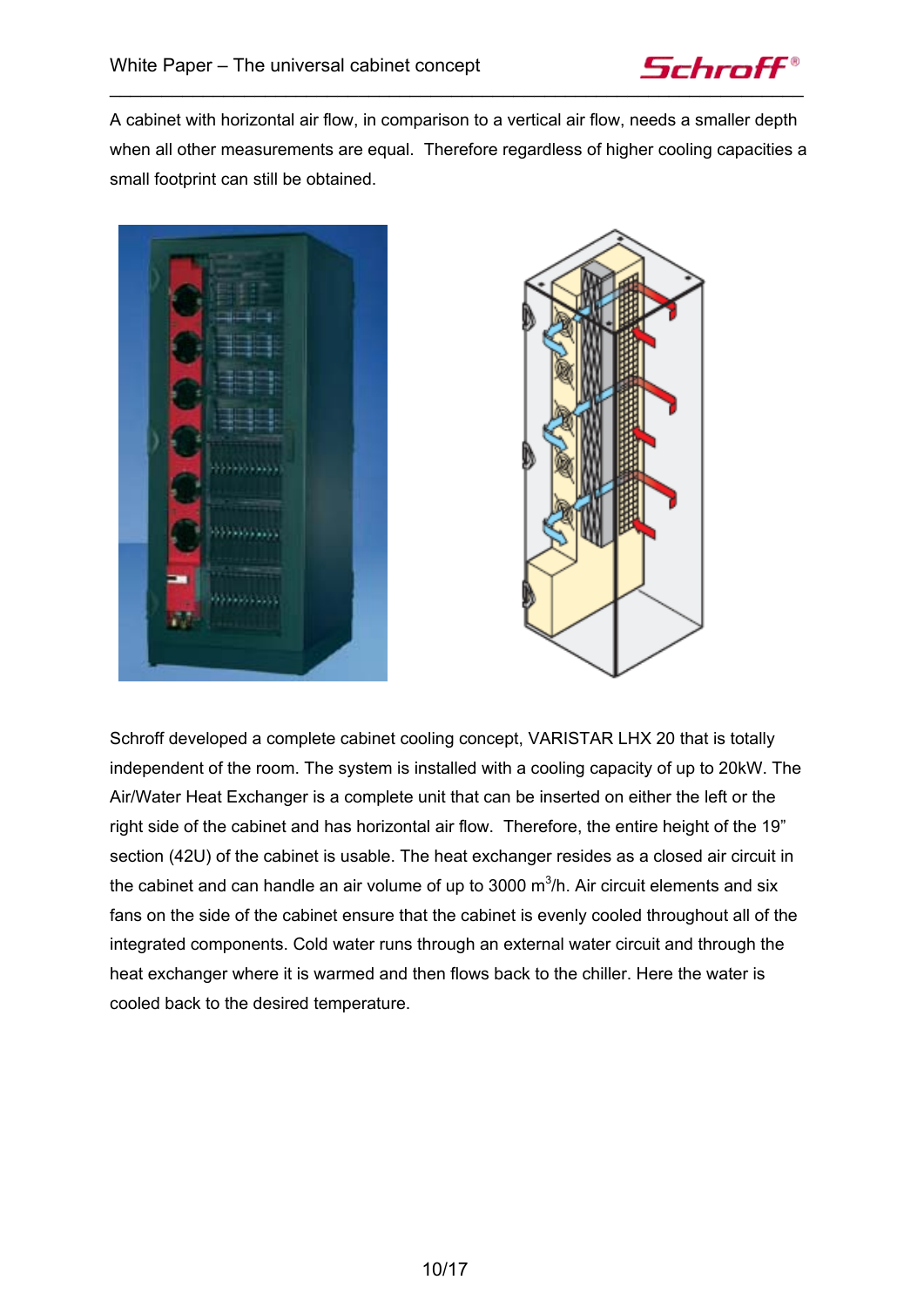### **4.3 Mechanical Tests**

The goal of the mechanical test is to safeguard the cabinet so that it can withstand loads through transportation, storage, and operation.

For the assessment, all mechanical tests are controlled that no subsequent changes are allowable if they can influence function and safety.

### **4.3.1 Lifting Test**

The lifting test determines the stability of the cabinet structure and the anchoring of the lifting-eyes. To test, the cabinet is bolted to the floor and the lifting device should be perpendicular from the lifting-eyes (See chart 1).

### **4.3.2 Stiffness of the Cabinet Structure Test**

This test determines the durability of the cabinet structure under the influence of transportation and operation. To test the cabinet is anchored to the floor and the load P 2 is applied on the surfaces 100mm from the top edge of the cabinet (the test should be done from the front and sides, P 2 see chart 1).

### **chart 1: Performance Level for Lifting and Stiffness**

| <b>Cabinet Type</b> | <b>Performance</b><br>Level | <b>Nominal Load</b><br>Κg | <b>Lifting Test</b><br>Force $P_1(N)$ | <b>Stiffness Test</b><br>Force P 2 (N) |
|---------------------|-----------------------------|---------------------------|---------------------------------------|----------------------------------------|
| <b>SLIM-LINE</b>    | SL 6                        | 400                       | 6000                                  | 1000                                   |
| <b>HEAVY-DUTY</b>   |                             | 800                       | 12000                                 | 2000                                   |

Note: IEC 61587-1 states the load in relationship to the strength of the lifting and stiffness tests. This definition classifies the VARISTAR type. The stationary load of the cabinet, when it remains in one place, can be much higher and depend on fundamental reinforced accessories.



 $R_2$ 

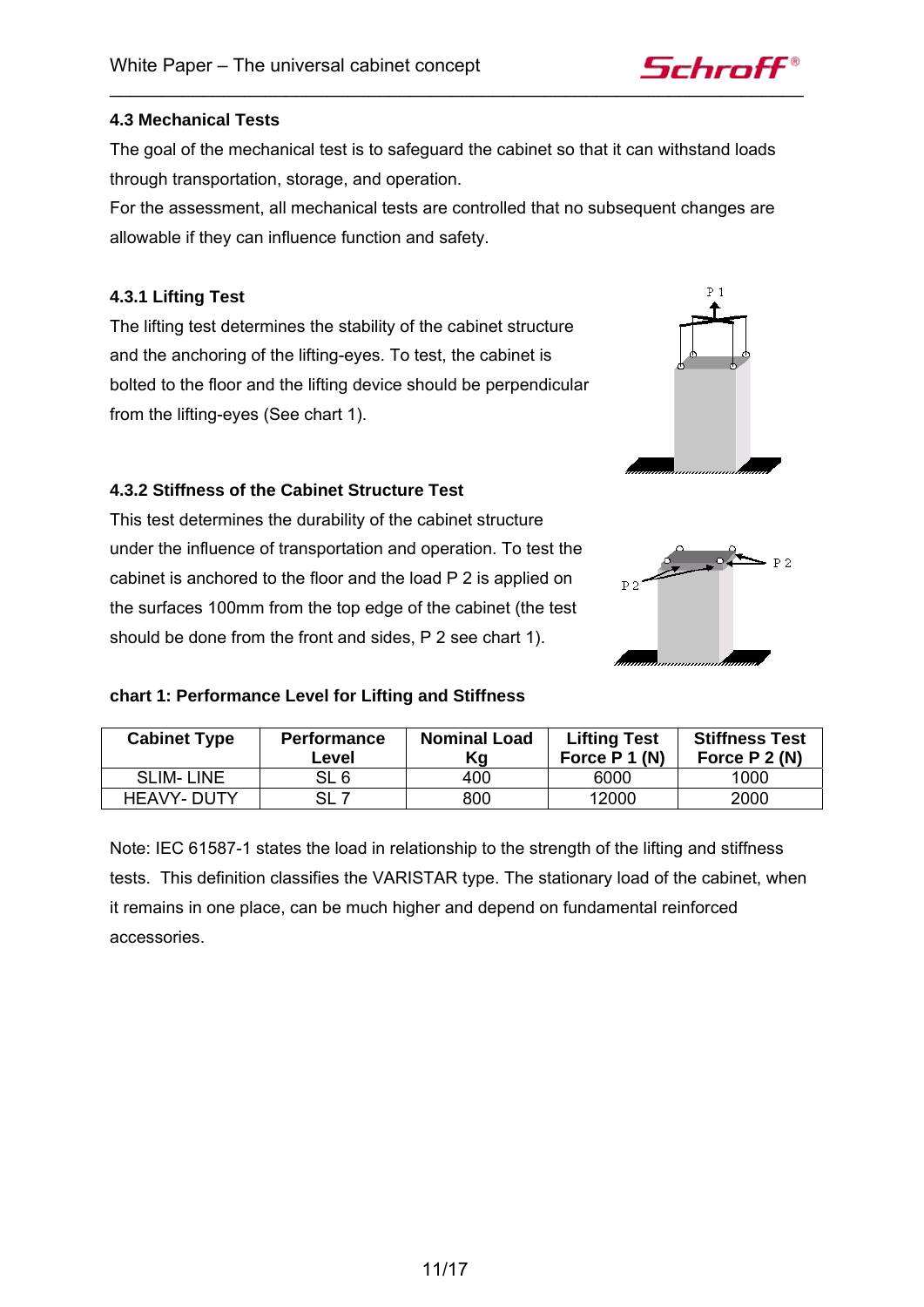

# **5. DYNAMIC MECHANICAL TESTS**

The dynamic mechanical tests simulate the environment effects on the intended installation locations as it would be during transportation. In order to generate realistic and reproducible results it is essential that the tests are followed according to size and configuration (see figure 4).

The load will be simulated with cases/subracks, 5 pieces 10kg each (M 3) in total. In the lower cabinet area an undefined load of 100kg (M4) is installed. Assembly aids, such as mounting rails or guide rails, can be used. The tested cabinet should be bolted to the vibration and shock table. The standards and application area are described in Table 2. The assessment of the test results should be carried out according to the 4.3 description.



|  |  |  |  | chart 2: Regulated Range for vibration and shock test |
|--|--|--|--|-------------------------------------------------------|
|--|--|--|--|-------------------------------------------------------|

| <b>Cabinet</b> | Range           | <b>Application Area</b>     |            | <b>Shock Test</b> |                  |                  |
|----------------|-----------------|-----------------------------|------------|-------------------|------------------|------------------|
| <b>Type</b>    |                 |                             | Frequency  | Defleciton        | Acceleration     | Peak             |
|                |                 |                             |            | Amplitude         | Amplitude        | Acceleration     |
|                |                 |                             |            |                   |                  | m/s <sup>2</sup> |
|                |                 |                             | Hz         | mm                | m/s <sup>2</sup> |                  |
| SLIM-          | DL <sub>5</sub> | Moderate level of shock     | $2$ to $9$ | 3,0               |                  |                  |
| <b>LINE</b>    |                 | and vibration, stationary   |            |                   |                  | 100              |
|                |                 | and mobile use. Loaded      | 9 to 200   |                   | 10               |                  |
|                |                 | cabinet for railway,        |            |                   |                  |                  |
|                |                 | motorway signalling         |            |                   |                  |                  |
|                |                 | applications, close to      |            |                   |                  |                  |
|                |                 | rotating machines           |            |                   |                  |                  |
| HEAVY-         | DL <sub>6</sub> | High level of shock and     | 5 to 9     | 7,0               |                  |                  |
| <b>DUTY</b>    |                 | vibration Applications such |            |                   |                  | 250              |
|                |                 | as commercial ships- low    | 9 to 200   |                   | 20               |                  |
|                |                 | level military requirements |            |                   |                  |                  |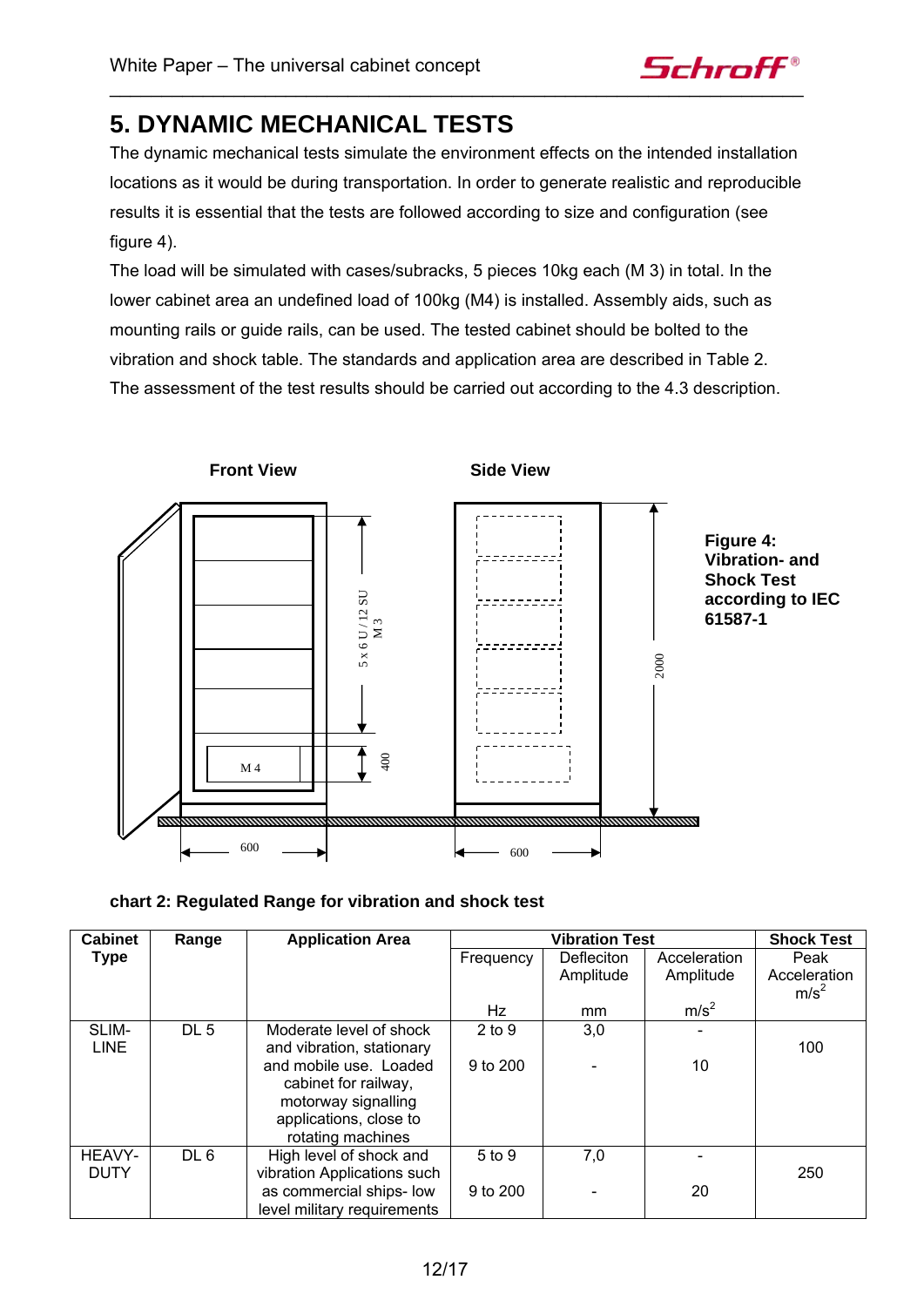

# **6. SAFETY ASPECTS AND ROHS DESIGNATIONS**

The VARISTAR cabinet series was developed and manufactured under international standards. The specific requirements of the IEC 61587-1 affect cabinets of 482.6 mm (19 in), construction according to IEC 60297-3-100, as well as 25mm (metric) construction according to IEC 60917-2-2. As a result, global safety aspects are fulfilled according to IEC 60950 and the material conditions of ROHS designations.

## **6.1 Protective Earthing**

The protective earthing of VARISTAR is star-point with central earth connections. The resistance to the individual parts is less than 0.1 Ohm.

## **6.2 Flammability**

This standard basically refers to synthetics. Plastic material, which is used on the VARISTAR for locks, handles, seals and accessories, complies with the self extinguishing class V 0 according to UL 94 (IEC 60695-2-2). Thereby, the requirements follow ISO 14000 in which no more than the necessary substances are self extinguishing so that production and later recycling does not have material that is harmful to the environment.

## **6.3 Protection against Dust and Water**

VARISTAR is specially protected against dust and water. The protection type IP 55 according to IEC 60529 is guaranteed especially on the doors through locking so each cabinet height can be placed. Through this a very consistent compression of the gaskets is guaranteed, which also has low closing power of the handles.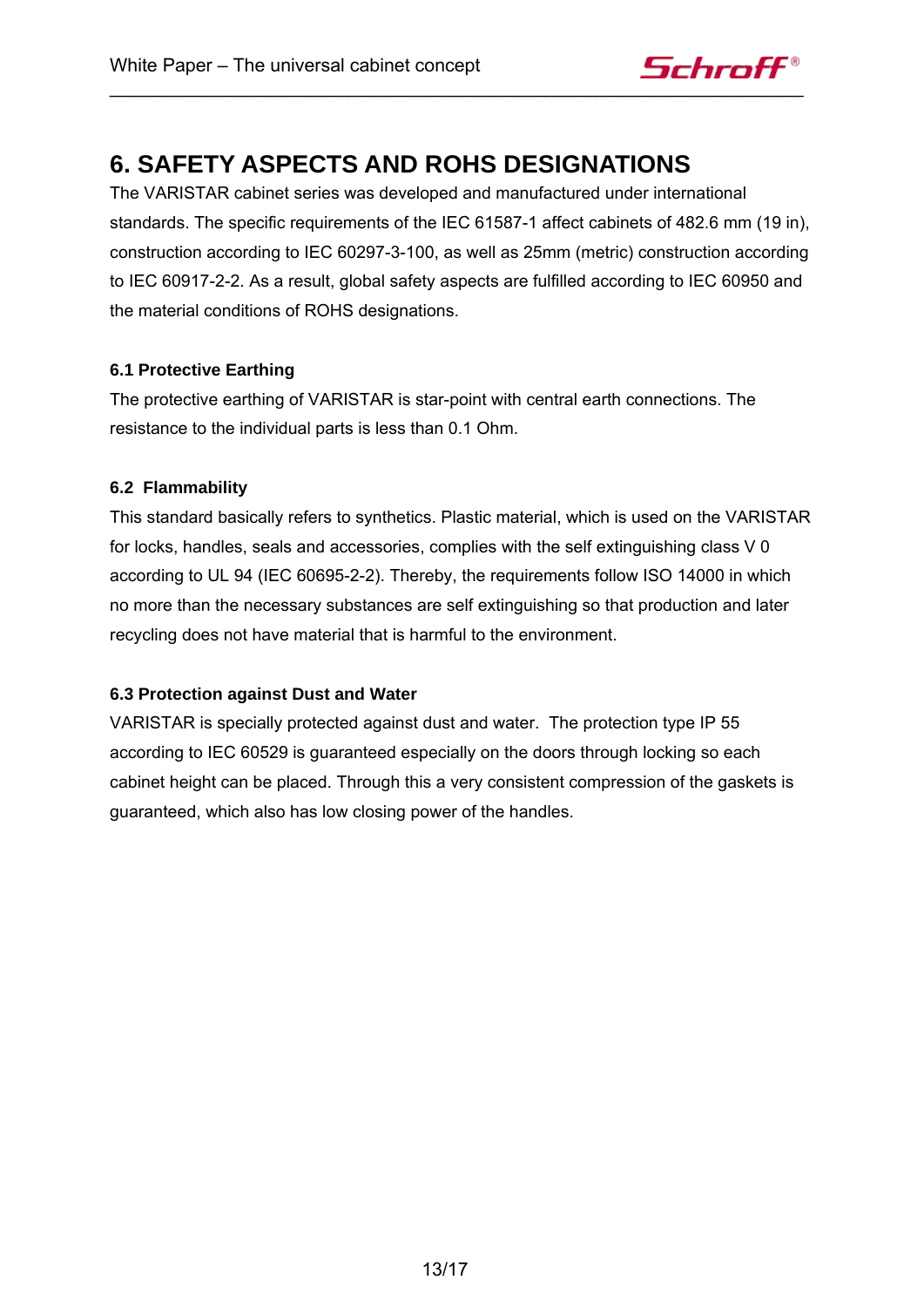

# **7. ELECTROMAGNETIC SHIELDING**

The shielding against electromagnetic influence is a fundamental requirement for the attainment of electromagnetic compatibility with cabinet. VARISTAR can be assembled with conductive textile gaskets, which connect all enclosure covers without gaps. Contrary to conventional methods where the EMC gaskets are put on the enclosure covers and contact one another over a conductive coating, the VARISTAR concept has technical and economical advantages. The typical shielding effectiveness is depicted by the smooth curve in figure 6. VARISTAR fulfils requirement 3 according to IEC 61587-3 with 40 dB at 2GHz.



**Figure 5: Set-up for measurement of the shielding** 



**Figure 6: Shielding Curve Cabinet with closed door** 

 **Cabinet with perforated door** 



**Figure 7: Conductive Textile Gasket**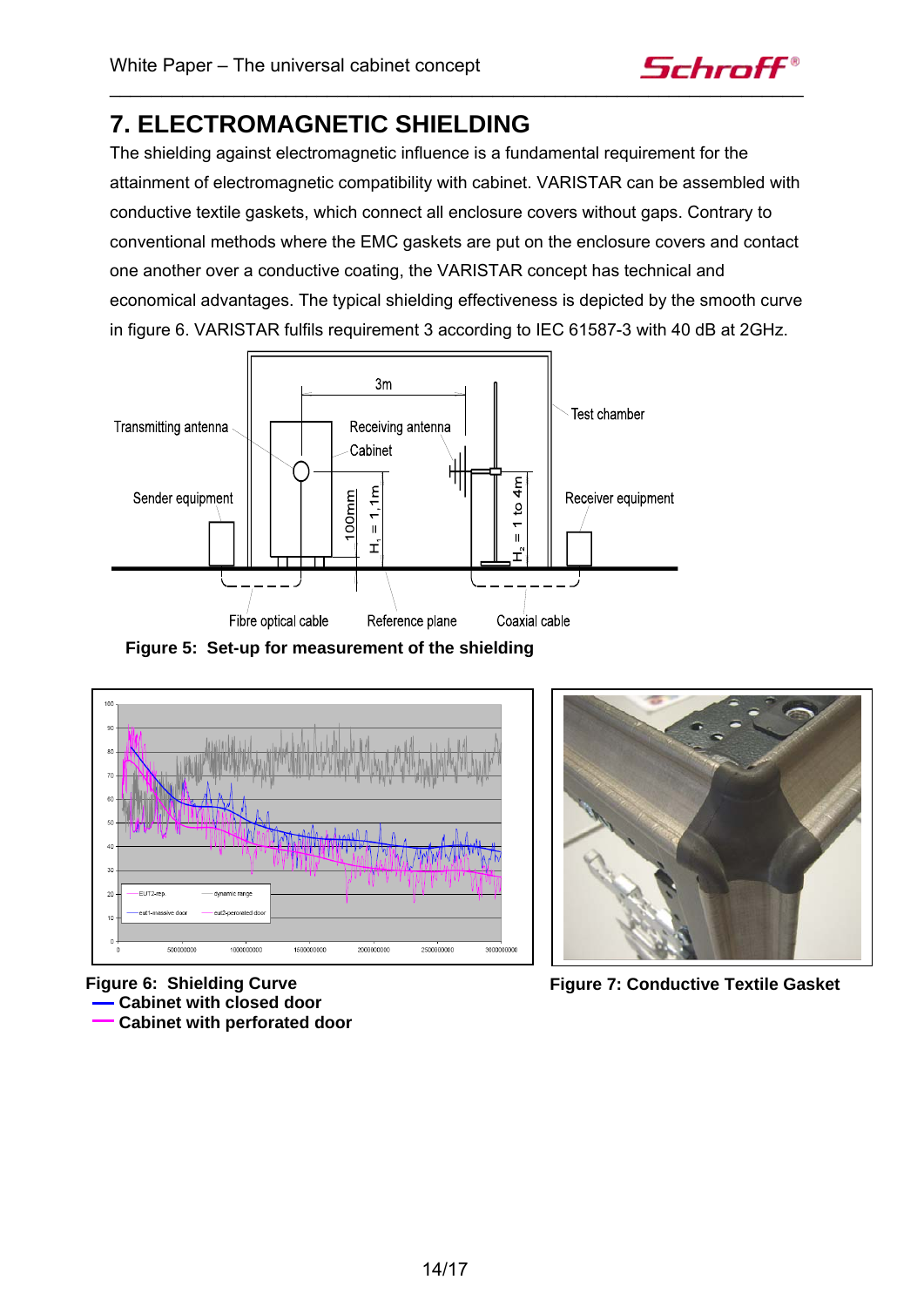

## **8. Seismic Tests**

VARISTAR is constructed for high mechanical loads. Therefore the stiffness of the frame is crucial. VARISTAR SLIM- LINE and HEAVY- DUTY are constructed to withstand an earthquake, onto which additional bracing contributes to the improvement of the cabinet's stiffness. According to IEC 61587-2, a test construction should allow for seismic requirements. In order to obtain realistic and reproducible results the test needs to follow the size and classifications described (see figure 8). The construction is simulated with cases/subracks, 4 pieces in total with 25kg each (M 3) and one piece with 60 kg (M5). An undefined load of 90 kg is installed into the bottom of the cabinet. Assembly aids, such as mounting rails or guide rails, can be used. The tested cabinet should be firmly bolted to the test table for the duration of the earthquake-test. The assessment of the test results should be carried out according to the 4.3 description.



**Figure 9: Seismic test according to IEC 61587-2** 



**The response spectrum according to waveform A (blue line) and B (red dashed line) according to IEC 61587-2**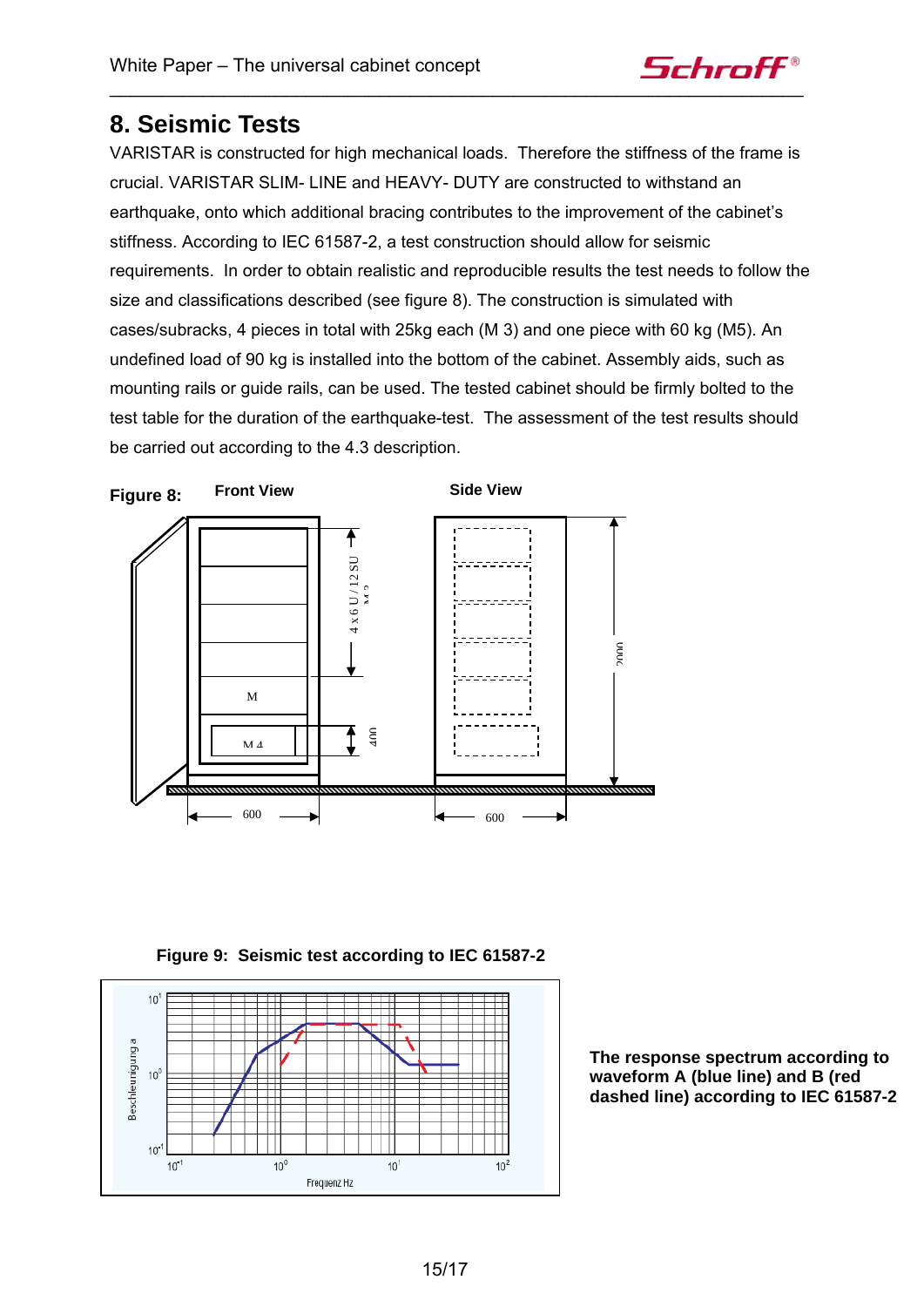

## **9. SUMMARY**

The diverse applications in the electronic market segment demand a wide spectrum of technical requirements for cabinets. Dimensions, construction, static load, shock and vibration stability, EMC shielding, and seismic stability are important criteria for cabinet specifications. These characteristics are set by the tests and their described standards, which serve as a guideline for development.

A universal cabinet platform, like the VARISTAR, satisfies all these requirements with two different frames (Slim-Line and Heavy-Duty), a continuous electromagnetic shielding gasket concept, and a modular accessory program, which offers the customer cost advantages.

## **Global Application**

The uses of a universal cabinet platform are especially clear for organizations with global distribution. Every location and project requires the user of the construction according to metric or inch standards (ETSI and/or 19 in.), mechanical robustness in an earthquake, electromagnetic shielding or solutions for cooling, or the combination of different requirements. All of these should be realized in the construction of the cabinet system. Variation reduction and with it simplified logistical processes lead to sparing costs.